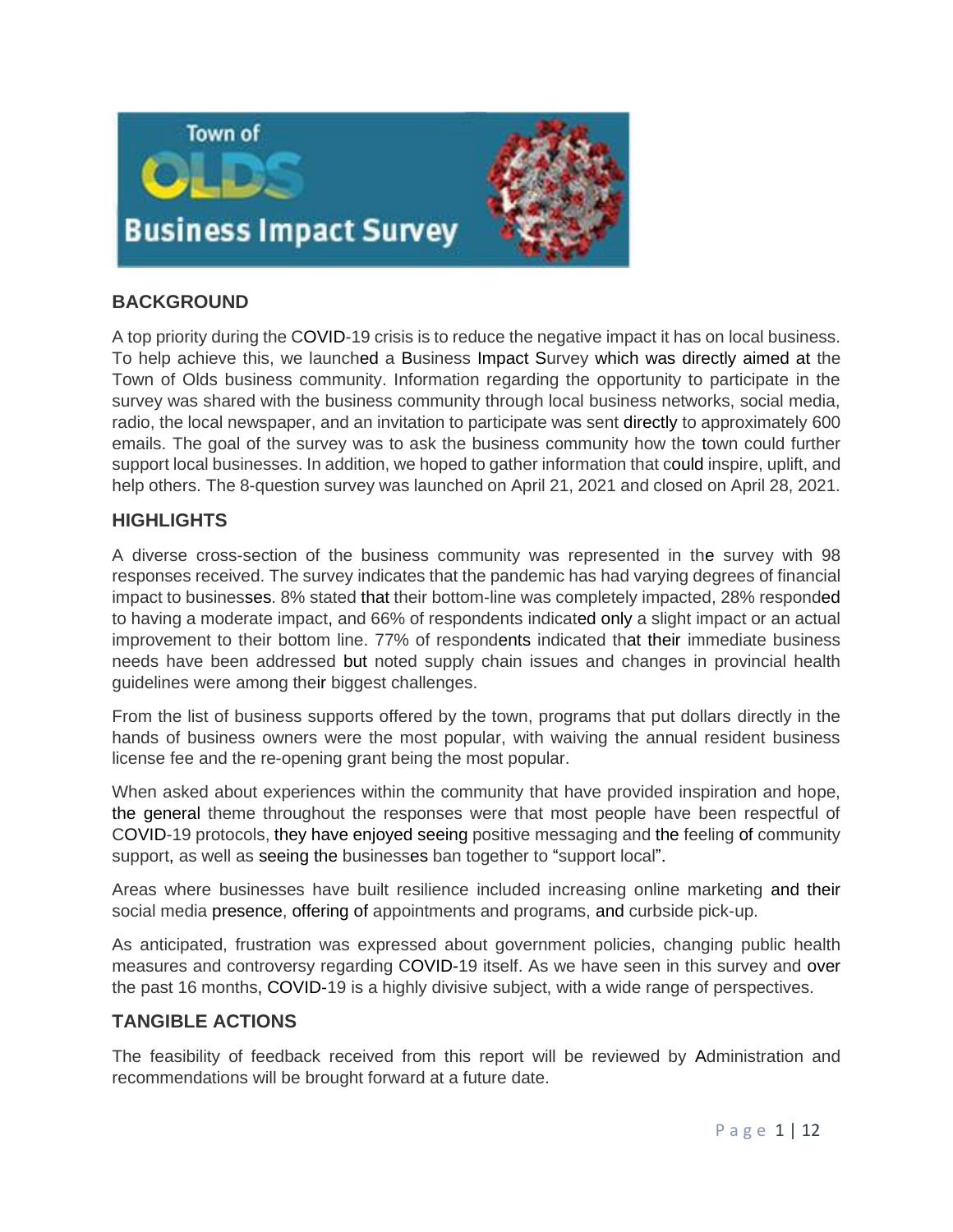# What Business Sector are you in?

Answered: 78 Skipped: 20



| <b>ANSWER CHOICES</b>                                | ▼ | <b>RESPONSES</b> | $\overline{\phantom{a}}$ |  |
|------------------------------------------------------|---|------------------|--------------------------|--|
| Retail<br>$\overline{\phantom{a}}$                   |   | 32.05%           | 25                       |  |
| Accommodation and Food Services                      |   | 15,38%           | 12                       |  |
| Arts, Entertainment and Recreation<br>v              |   | 14.10%           | π                        |  |
| Construction                                         |   | 8.97%            | 7                        |  |
| <b>Real Estate</b><br>$\tilde{\phantom{a}}$          |   | 6.41%            | 5                        |  |
| Transportation and Warehousing<br>v                  |   | 2.56%            | 2                        |  |
| Professional, Scientific and Technical Services<br>v |   | 11.54%           | 9                        |  |
| Manufacturing<br>▼                                   |   | 8,97%            | 7                        |  |
| <b>Educational Services</b>                          |   | 2.56%            | 2                        |  |
| Agriculture, Forestry, Fishing, Hunting<br>v         |   | 5.13%            | 4                        |  |
| Health Care and Social Assistance<br>٠               |   | 7.69%            | 6                        |  |
| <b>Total Respondents: 78</b>                         |   |                  |                          |  |

| Other (please specify):                     |                                                  |  |
|---------------------------------------------|--------------------------------------------------|--|
| automotive/locksmith                        | Bowling center                                   |  |
| Remedial Massage Therapist                  | Hairstylist                                      |  |
| Technology                                  | Insurance                                        |  |
| Massage Clinic                              | Tire and rims sales and service                  |  |
| events - paint workshops                    | <b>Business Services</b>                         |  |
| Accountant                                  | nail salon                                       |  |
| Taxidermy                                   | Oil And Gas                                      |  |
| <b>Trades</b>                               | Beauty (hair salon)                              |  |
| Automotive                                  | Hair salon - why doesn't hair, nails, etc have a |  |
|                                             | category?                                        |  |
| Insurance - The Co-operators                | Janitorial                                       |  |
| Marketing                                   | Oil & Gas                                        |  |
| towing, boosting, lock-outs, transportation | Retail and on-site technical services            |  |
| <b>Personal Services</b>                    | Tourism                                          |  |
| Hairdresser                                 | Door to door sales of Avon and Watkins           |  |
| <b>Lessons and Guided Trips</b>             | <b>Florist</b>                                   |  |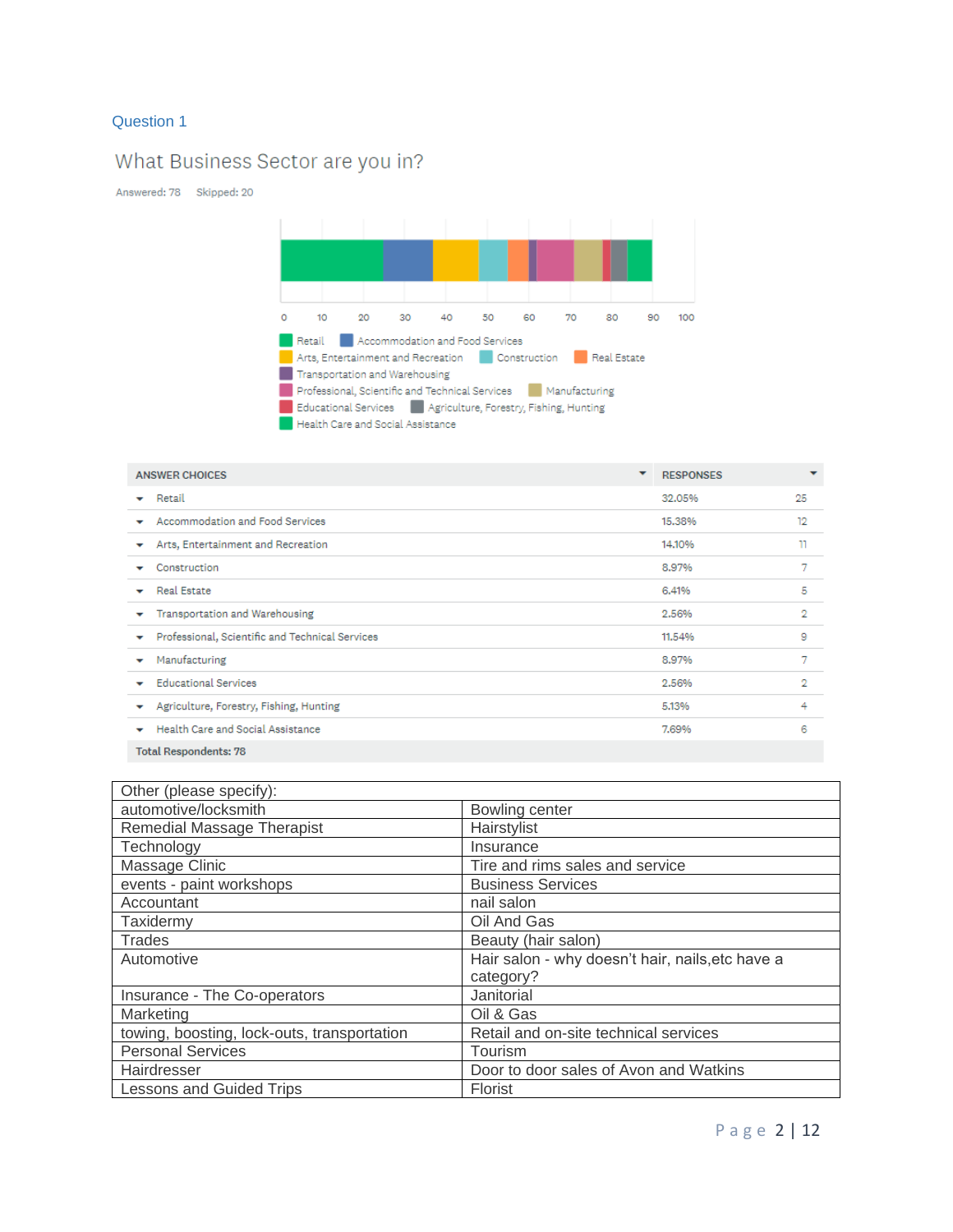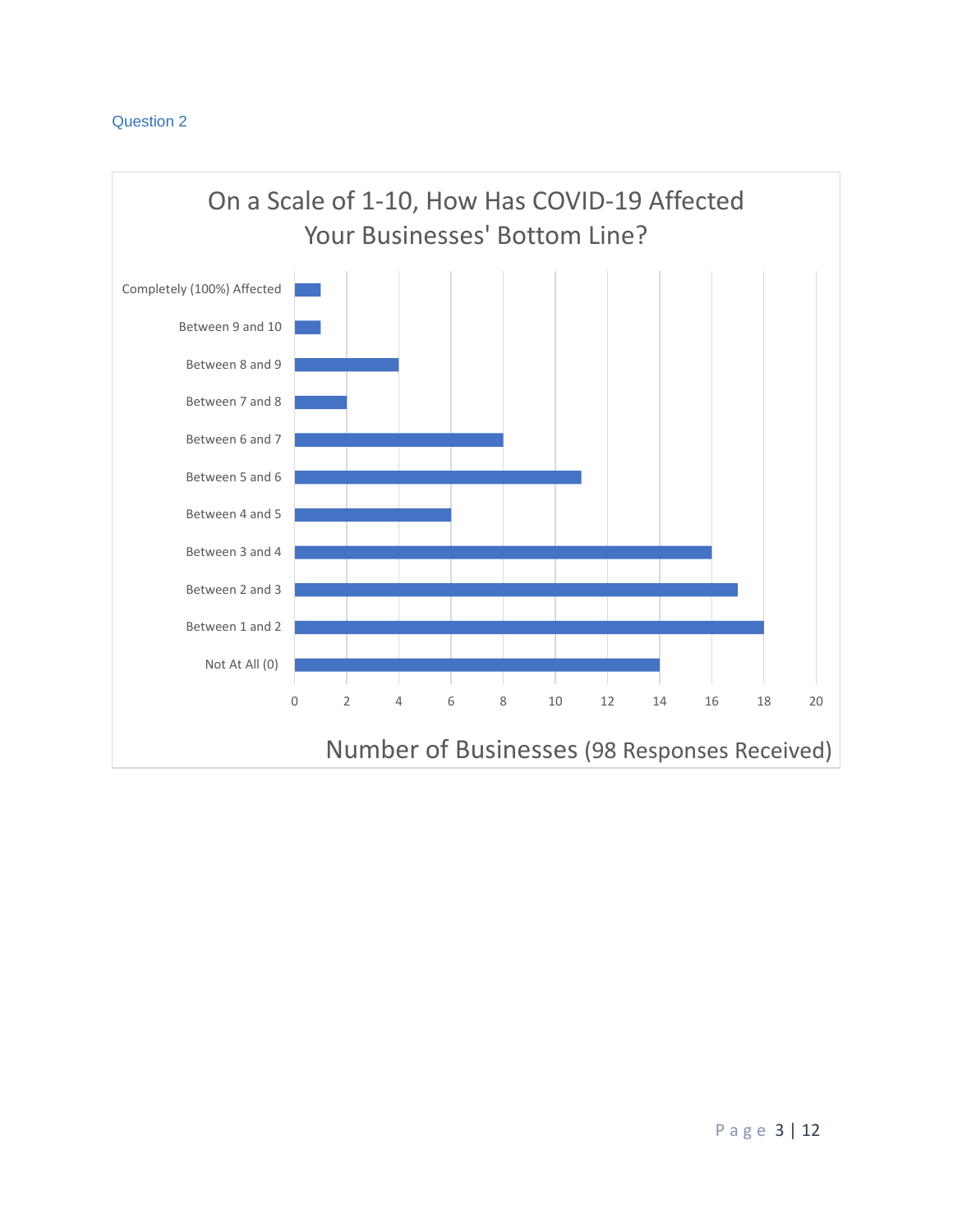From the list of Town of Olds initiatives to support businesses thus far, what has meant the most to you?



Other (please specify)

Posting Council meetings on-line - much more convenient way to participant. I'm going to be very blunt. If your top initiative is to save small businesses in the town then you've failed terribly. If you didn't say that was your top initiative at the beginning of this survey - I would've guessed that it was to destroy the local economy rather than support it - especially the local privately owned food service and restaurant industry. Every Town initiative related to COVID19 crisis so far has been useless and destructive to the local small business community and the community at large. It hasn't done anything to give people strength and confidence. It has created panic, fear, discrimination and unprecedented stress on business owners that is clearly destroying the small private business sector of the town while driving hoards of people to spend their money at corporate giants like Walmart, Big Pharma drug pushers (Pharmacies), corporate grocery stores, fast "food" stores, dollar stores and other box stores. An outdoor patio in April in Alberta is about the most ridiculous thing i've ever heard of!!! And you support that????????????? What the heck!!!!! Waiving fees and deferring taxes are a joke and just prolongs the bleeding for small businesses. The actual support business owners need is a town council who has what it takes to stand up against the obvious government plot to destroy the small business sector. I understand that the town needs to "make everyone happy" but Walmart, Sobeys and Fast Food joints have got exactly what they want; everyone stops shopping at small mom & pop shops because of unjust restrictions and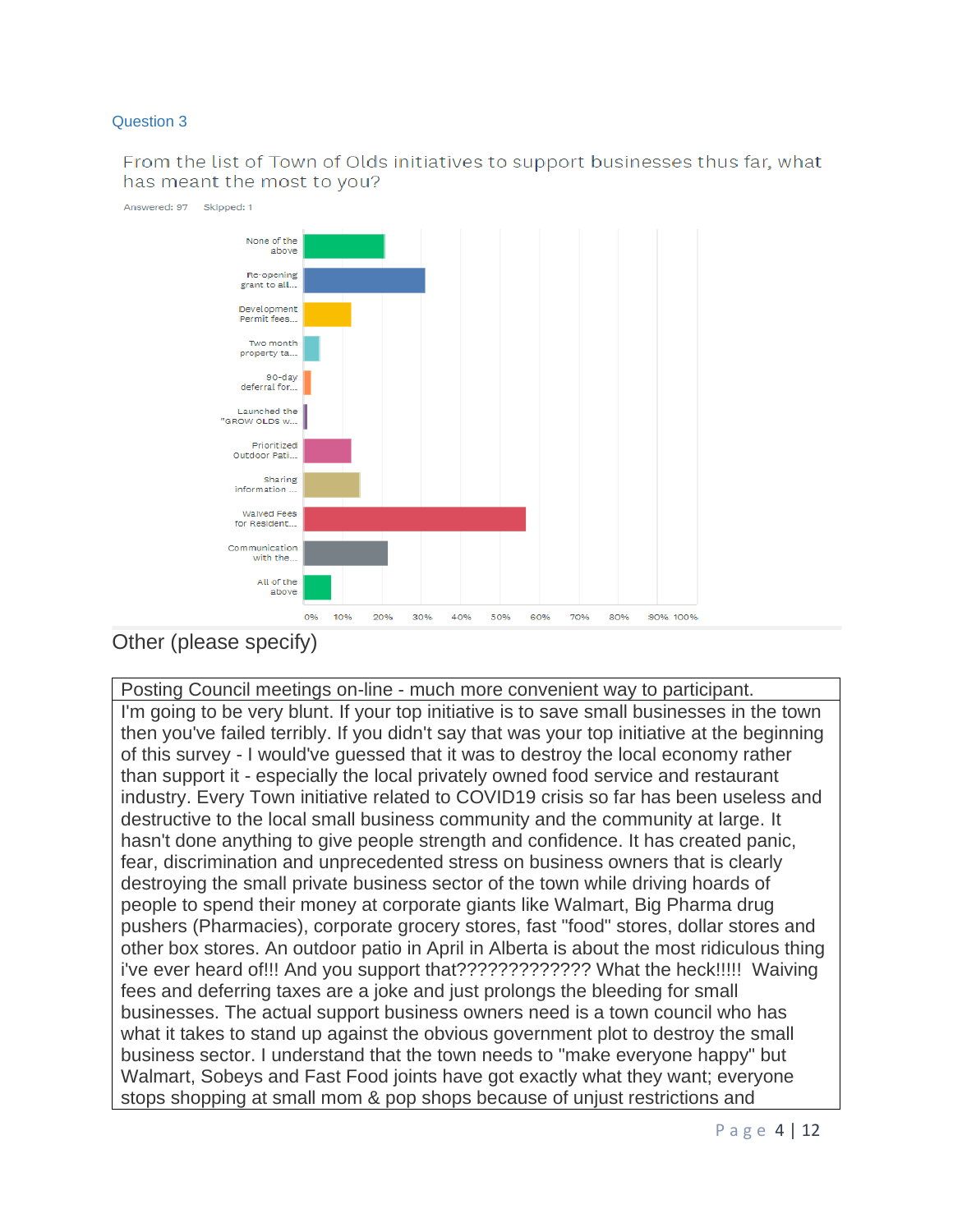government strong handing and floods the doors to spend their money at these corporate stores which are designed to serve a disconnected, urban-robot culture and destroy the sense of community. Just remember where the profits from Walmart and international corporations goes...not back in the community!!!!! What does it matter if you just keep following government rules. All of these programs just cost us more as tax payers and our business and customers will suffer in the long run unless the fear based rules are ignored and businesses and shoppers refuse to follow them. The best way the town can help is to open up completely and support the small businesses by using your influence to prevent AHS from killing the community. Stand up for us!!! Please!!! We don't need handouts and tax deferrals...we need a strong voice.

Trades business licences were wavied

we unfortunately paid for our patio permit just before the town decided to waive the fee. we did not qualify for the reopening grant.

Instead of alleviating the stress of running a small business during this challenging time the town of Olds charged \$2000.00 penalty for paying property tax 10 days later than the deadline.

Doing all you can as fast as possible for all businesses is critical

We did not apply for the Re-Opening Grant, as our business wasn't suffering as much as others, but we feel that this was very beneficial for so many other businesses.

recognizing that we are facing unusual circumstances, with unpredictable outcomes and responding to these as needed.

Town infrastructure spending, but need to change rulings to.support local buisness, not leave a gap for outsiders. eg. a company with rate 15% lower takes town work even if their bills are higher from travel or other factors.

Only the 1

ITS ALL A SHORT TERM FIX, NOTHING LONG TERM TO HELP BUSINESSES WITH THE COSTS. PUSHING PAYMENTS OR SHORT TERM GRANTS ISN'T A SOLUTION ITS A HINDERANCE TO THE ISSUE

### . Question 4

Do you have immediate business needs that you have not been able to address?

Answered: 94 Skipped: 4

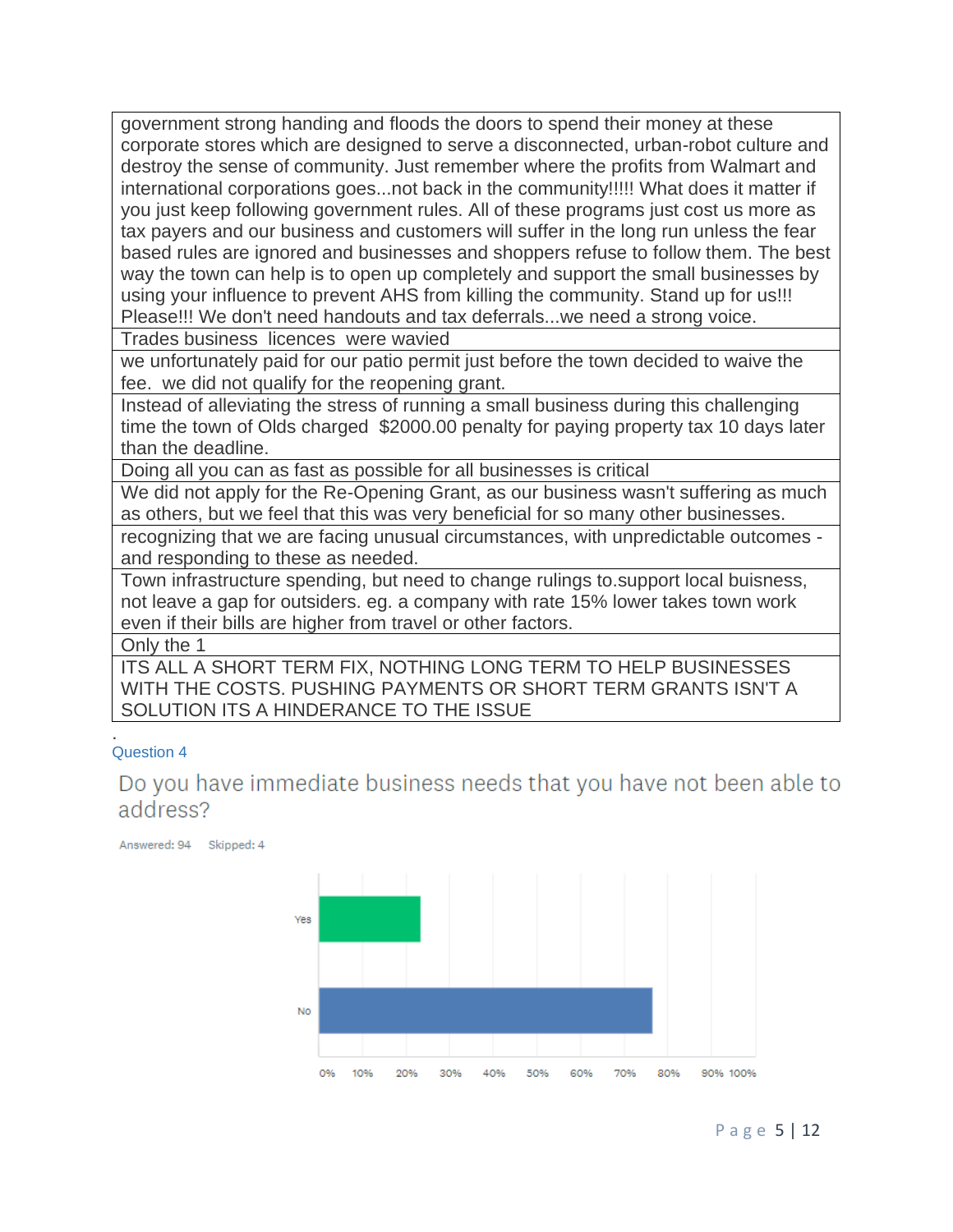If so, explain.

Rapid testing for COVID I rob Peter to pay Paul Funding to grow the business. instability - really hard to grow a business when we are opening and closing all the time We need a strong position from the town to support those businesses who are being threatened and shut down by AHS. Without a strong small business community in Olds I feel we are headed toward a town of poverty that looks more like a big trailer court in the walmart parking lot than a thriving community. Marketing on-line programs Expanding my market beyond Alberta I have not been able to go to the Zoo!!!! Material is short due to covid Just finances. We and the theater been closed more then other business in town. And when we were open briefly it was with huge restrictionsre then Reduced hours of work I'm struggling with things starting to fall apart on me and because of the loss of income, I cannot afford to replace. Have closed to follow protocols by AHS. However no income but bills continue Just being able to get the cranes out working so we can keep business open We are still shut down and cannot move fitness/yoga outside completely, with AB weather The on again off again studies at Olds College have really impacted our business. Students don't know if they are going to school or not. Stock and instore supplies are not available when we need them. Can I run fitness classes in the park?

How do you address peoples fear. We offer one on one services in close proximity and that does create some fear for people that although they would benefit from the service are scared to use it.

I work by myself and have my business for over 30 years, costumers know me and pass on the info to others.

Loss of income from choir accompaniment (Olds Community Chorus and June Chittick's Harmonizers)

THE PEOPLE AND THEIR INCOMES ARE A HUGE FACTOR OF WHY WE HAVE LOST BUSINESS, THEY CAN'T AFFORD TO SUPPORT LOCAL SO WERE FORCED TO SHOP AT BIG CHAINS. THIS IS NOT RIGHT.

Well, it has very limited things to do with town office but for most part, we are struggling with supplies for Patio and later on, with permits.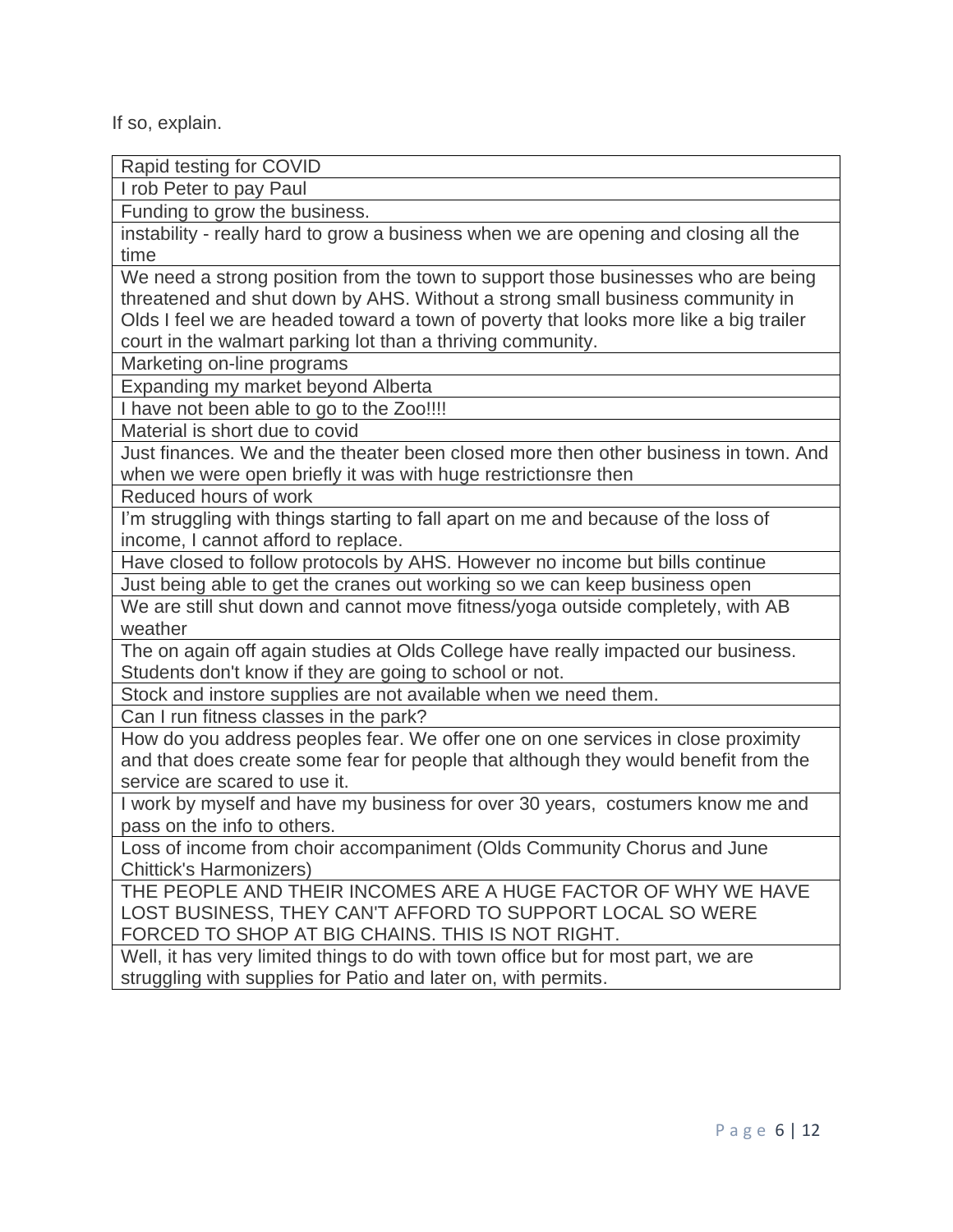Have you had experiences within the community that have inspired you or are given you hope? If so, please share.

Answered: 37 Skipped: 61

Student Youth Empowerment group spray-painting 54th Ave with inspirational messaging. Fantastic reminder every day to and from work.

N/A

I have felt the community support both from individuals and from other businesses. No

Community is respectful of Covid protocols and generally supportive of them.

The people that are supporting local businesses has been encouraging - we felt a lot of support before christmas - not as much now

No

Yes, the people who do not wear a face diaper and the businesses who choose not to participate in government rules that would destroy their business. That's what gives me hope.

Businesses banding together to stay open.

Most people seem to be trying to support local

No

Johnny is still going strong

Community support. Other business support.

Patios and community coming together

Not with this covid

Liked seeing the pop up patios around town

Loving all the patio set-ups.

excellent community support of the restaurant by the residents and town staff.

There is always a feeling of support from our community

Supporting restaurants during this hard time.

I appreciated the creativity of local restaurants to open and expand to patio access since the restriction of indoor dining.

Yes, there are some courageous business owners in this town that have dug in to survive in spite of the globalist grandstanding of some of the town council and mayor.

We hear and are finding that the community really wants to support local

The general positive attitude I've come across

Heart goes out to first line workers still unable to get vaccine.

Most of our business is shipping to US and rest of Canada.

No

Most people are pleasant

Slowly old customers have started calling again,

Nope

The Restaurants supporting each other on Social Media and the town fast tracking Patio Permits for them. We all need to support each other!

Love the makeshift patios.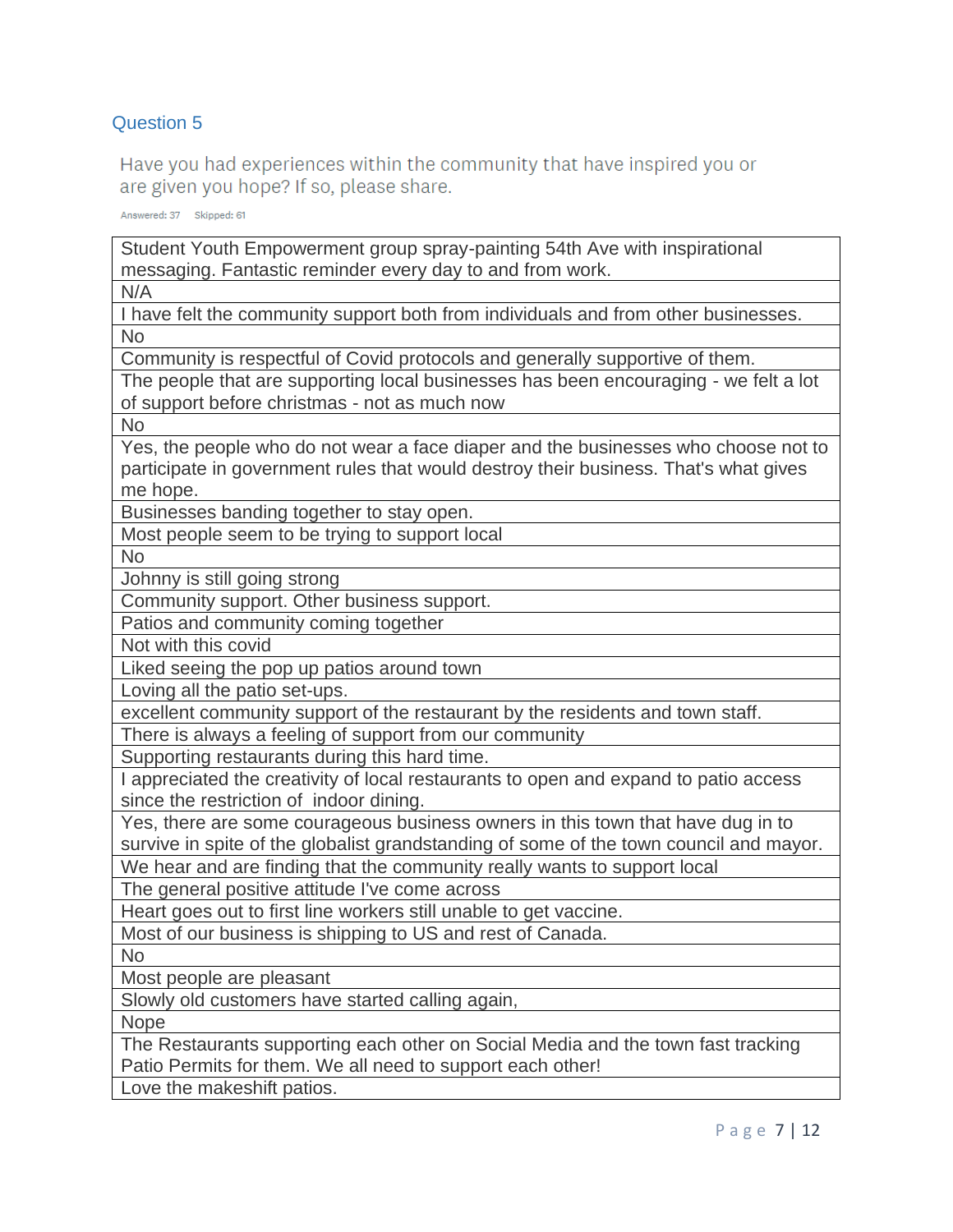No

I love the ability of the restaurants to create patio's and keep in operation! FINALLY THE PEOPLE ARE STANDING UP TO THIS NON SENSE, NOW ITS JUST A MATTER OF POLITICS TO EVER TO DECIDE TO BE WITH THE FREEDOM OF PEOPLE.

A lot of people have reached out with positive reinforcement messages. That is always good. Some support with take out business as well.

# Question 6

Have you implemented any initiatives to build resilience to support your business? If so, please explain.

Answered: 41 Skipped: 57

Increase on-line marketing, communication. Still dis-like Zoom but I think it will be a tool that is here to stay - far more efficient than travelling all the time for business. Implementing any initiatives , then to have AHS change the rulings is almost impossible. We can not afford to pay for initiatives just to have any chance of cost recovery pulled out from under you .

Stayed open, with Public Health protocols in place. Made changes and adjustments including moving to a better location.

Yes. Diversified. Added new service line.

Be frugal. Cut cost wherever possible.

we now offer online ordering & curbside pickup

We've been putting a lot of work into our online store.

We've chosen not to participate in the unlawful AHS communist rules and that's the only thing that is saving our business.

Developed on-line programs until I can open in-person classes

Online components

Nothing really that we can do unless we completely open up.

Staffing adjustments

Discounts maybe

We have diversified our business to include more services in order to get around restrictions and to stay afloat amidst covid-19 conditions.

We do a lot of virtual appointments now

No.

we are working on catering menus for small boutique type weddings and events this summer if restrictions allow. Addition of patio

I'm on maternity leave, so not yet.

Following restrictions for my business and clients

Yes. Be patient and wait for truth to prevail over fear mongering.

We pivoted from selling wholesale to online retail. We've hired a social media

company and a business coach. We recently did a virtual audition with Dragon's Den, although we didn't make the cut for the live pitches, it was good exposure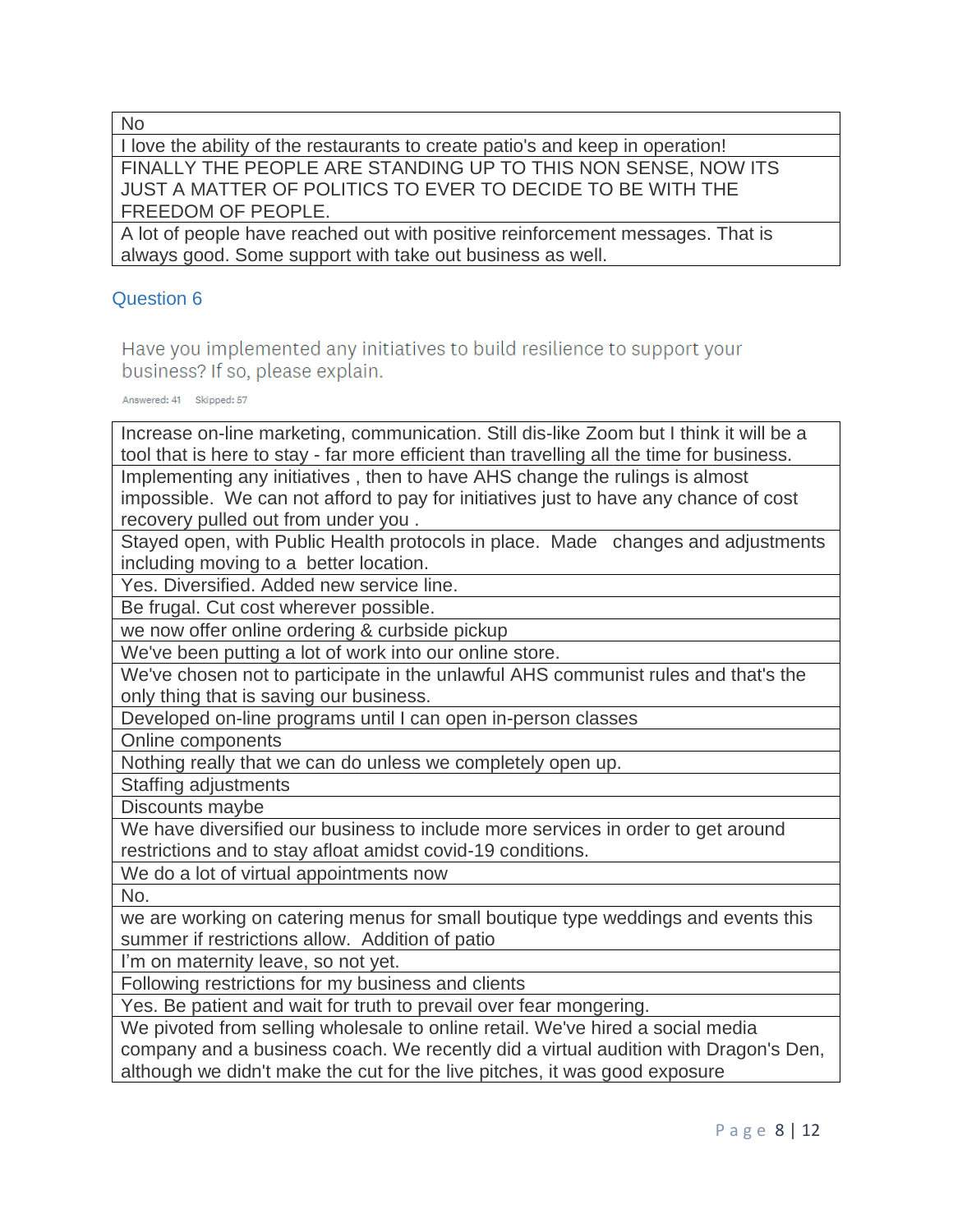currently taking an on-line course to learn how to promote and sell through social media

Keeping debt down

Mental health awareness

try to advertise as much as possible

become more efficient serving our customers, consolidated labour so that more responsibilities are shared between fewer employees, reduced expenses by being more efficient covering our out of town/province service routes

Yes, I have started posting on social media every day to help get my business out there more.

**Diversified** 

We have promoted the online store our supplier has to keep clients able to purchase the products but really there isn't much an in person hands on business can do when closed

Done our safety book, stayed away from ppl so we can go to work and know we are Covid free! And just patiently waited as what else can we do?

Online options for the past year.

No

expanded our type of business to be more diversified

Changed our focus from renting our rooms to students to more of a long-term approach to working people.

We have not been able to. A lack of stock and shipment delays means we can't take our store online, or even take full advantage of increased market demand for our products.

More focus on guided hikes. Lost my job at the gym

not sure what initiatives would help. We have of course implemented all the directives from AHS including PPE and cleaning although cleaning has always been there we have just upgraded it a bit to try to prevent fears. It would be good to put in an air filtration system to give further peace of mind but the expense of it for medical grade is more than I'd like to spend without knowing we can stay in operation for the long haul with additional waves.

HOW CAN I PROVIDE INITIATIVES WHEN WERE BARELY MAKING DUE OUR SELVES. - WAY TO PUSH YOUR SURVEY TO A BIAS INDICATION THAT THIS IS HAPPENING.

We continue to do take out and delivery. Also, we are building a patio soon to open some dine on patio again.

We have expanded to online sales, shipping and delivery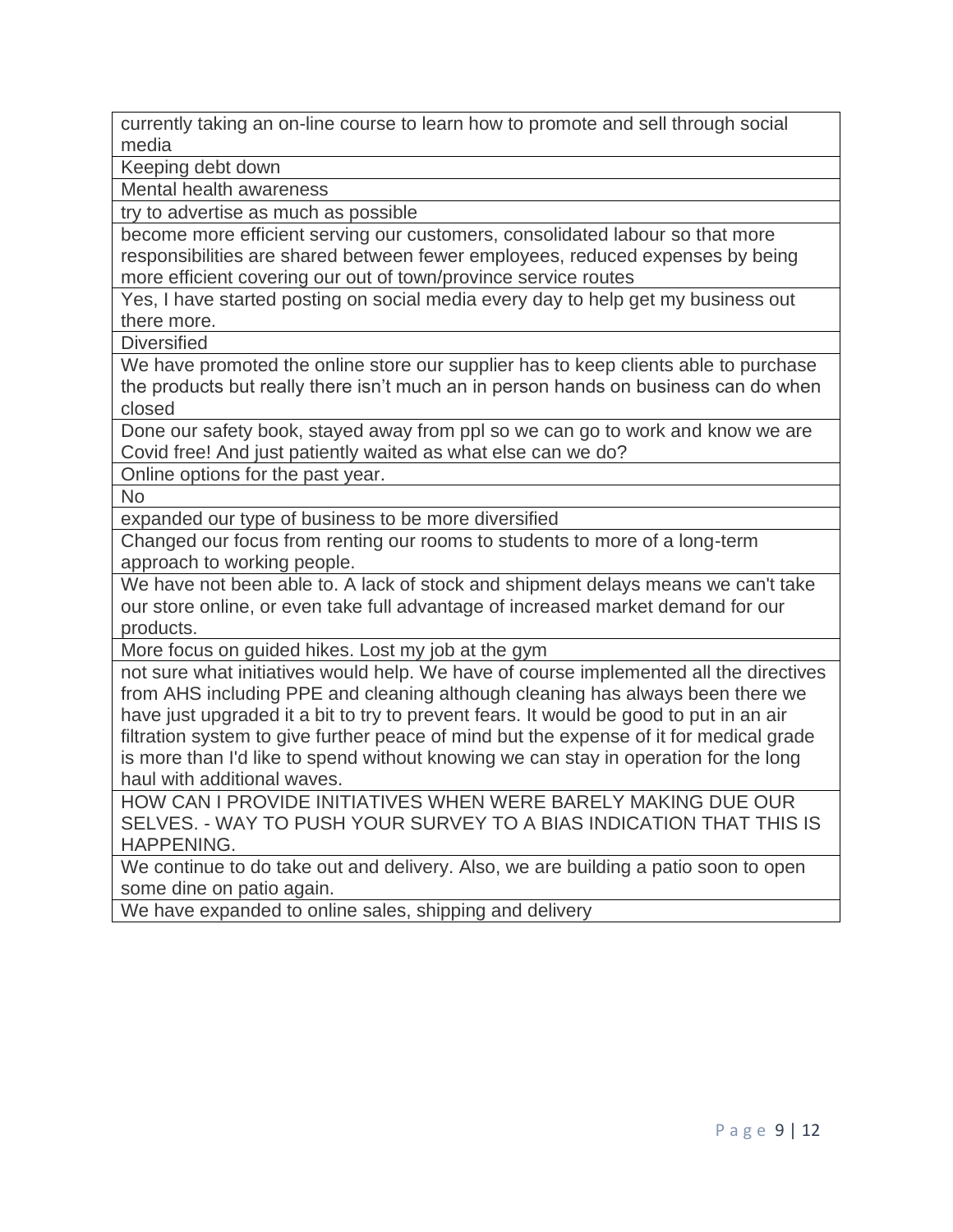The Town of Olds has written to the province that while we continue to abide by the Provincial guidelines - we must ensure our businesses can withstand this pandemic. Keeping in mind matters such as Public Health Restrictions are a Provincial responsibility, what is one action that the Town of Olds could take to improve your current situation?

Answered: 46 Skipped: 52

Availability of rapid testing for business

I think a mandate by the town regarding wearing masks is required. Depending on the provincial one has proven to not work.

Enforce bylaws for those ignoring gatherings that spread the virus

Done more to promote/educate the public/enforce health measures, last showing of public discourse likely didn't help COVID numbers, which will only prolong the impacts to our community. AHS is stretched too thin. Proactively - keep promoting local business and tourism. Make Olds a destination of choice.

Go to bat against the restrictions placed upon businesses in Alberta .

We recognise that we have fared better than many.

Nothing.

The Town is already very proactive in helping businesses during this crisis.

End mask mandates and lockdowns Stand up for the what's right. Get involved to support business the lockdowns are unconstitutional. You are there to protect our rights not help take them away. Next election will look a lot different.

Lockdowns should be ended but seeing as it's not up to the Town of Olds, The Town of Olds could be providing resources to businesses to help educate them on their constitutional rights and freedoms and the extent of AHS authority. We would love to see things open up again. If the town of Olds is running a snitch line, it needs to be shut down - it is turning neighbours against neighbours. The Town of Olds could also promote the local small businesses a lot more and support them a lot more by shopping local and spreading the word about good local businesses that make up Olds. It will be sad if many won't be able to stay open and no longer around soon. It is going to happen if the lockdowns continue, unfortunately.

Help the small businesses

I believe that If the town continues to "abide by the Provincial Guidelines" the situation will continue to get worse.

Help promote my on-line services

Put an end to the restrictions.

Stop shutting in the small businesses!! Large corps are fine to keep open and no tracing is being done to them....just not a fair approach, absolutely criminal!

Hurry up with funding! Taking too long to launch.

Stop any restrictions it is all wrong

Not much due covid

reduce your costs, reduce taxes, stay out of our way

Not sure. Seems like so much is out of our control I haven't thought past it.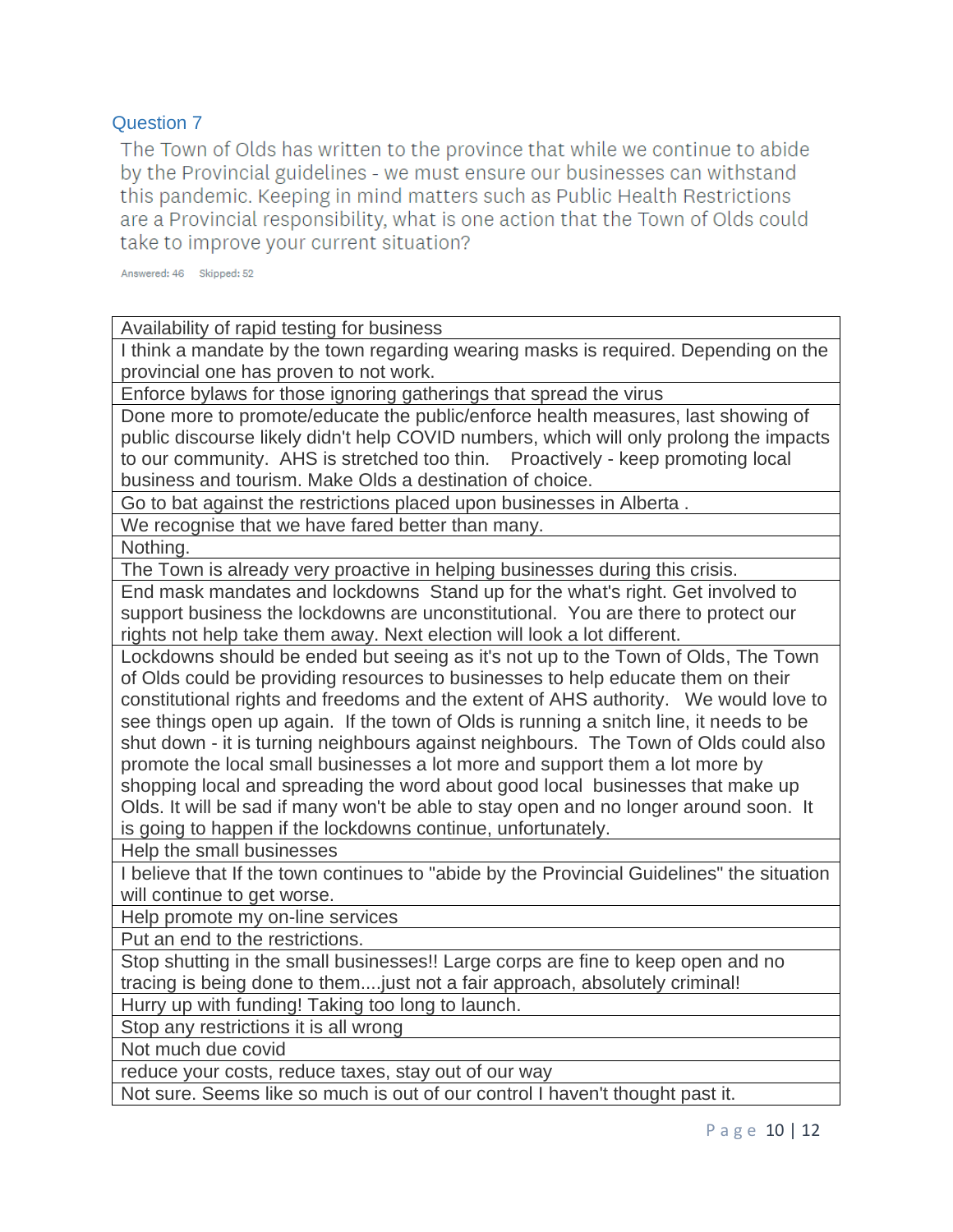lobby federal government for financial assistance for businesses that opened after March 2020. It was missed in the recent budget. We qualify for nothing on the federal level in regards to payroll assistance, rent assistance and had to lay off all the staff again except for one person.

Be nice to open with restrictions on occupancy like everyone else. I dont believe that bowling or playing pool causes spread any more then opening coolers at stores or pushing shopping carts around. Our seniors and hdcp need there bowling back as it is a huge part of there life and social structure. I feel that the burden of the virus should have been shared equally for businesses. We should all be open with restrictions on occupancy. Spread the people out makes more sense then picking and choosing what they feel is risky or not. I woukd like to see where the cases come from.

You guys are doing great

Reimburse the penalty.

Use your influence as elected public officials to initiate support for Olds businesses. Host markets for small business/vendors.

hmmm . . . is there an online fundraiser that an artist could participate in that is facilitated by the town?

Remove the unnecessary masking requirements

Open all businesses and let them figure out how to meet the safety concerns of their customers.

not charge businesses a fee for business licenses since business is super slow Just keep on doing what you are doing!

Free advertising to help future clients hear about us!

For those of us that have family run store front businesses that are compelled to close because of close contact with active cases.... limbo is a tough place

Use town companies and not outside companies for work! And stay local for all work not just shoppers and food

Help advocate for yoga to return face to face. Fitness and workouts can be done through Zoom and outdoors, but yoga studios throughout AB are closing.

**Nothing** 

helping businesses enforce protocols - too many citizens not following mask policy

Being in Health Care, we support following all provincial health guidelines and restriction measures to fight the pandemic. Health is more important than Wealth. Unfortunately one has to temporarily suffer to gain the other.

continuing to offer financial assistance

Start instilling confidence in people and less fear. Project a positive attitude and a business as close to normal as you can make it.

Provide better guidance on how to meet legislated requirements for Covid protocols Fight back- say no! Contact MLA Support local!

What the government is doing does not seem to be working. Ongoing waves is not sustainable and with the vaccinations, it is unclear if this will prevent lock downs or not as people may still get sick. I am not sure the right answer as I do not have access to stats but it would seem that there is lack of consensus in the medical community so we should be comparing stats with what we are doing in AB and what is being done in countries or even states in which they have either not, or discontinued the use of lockdowns. Encouraging a more transparent government